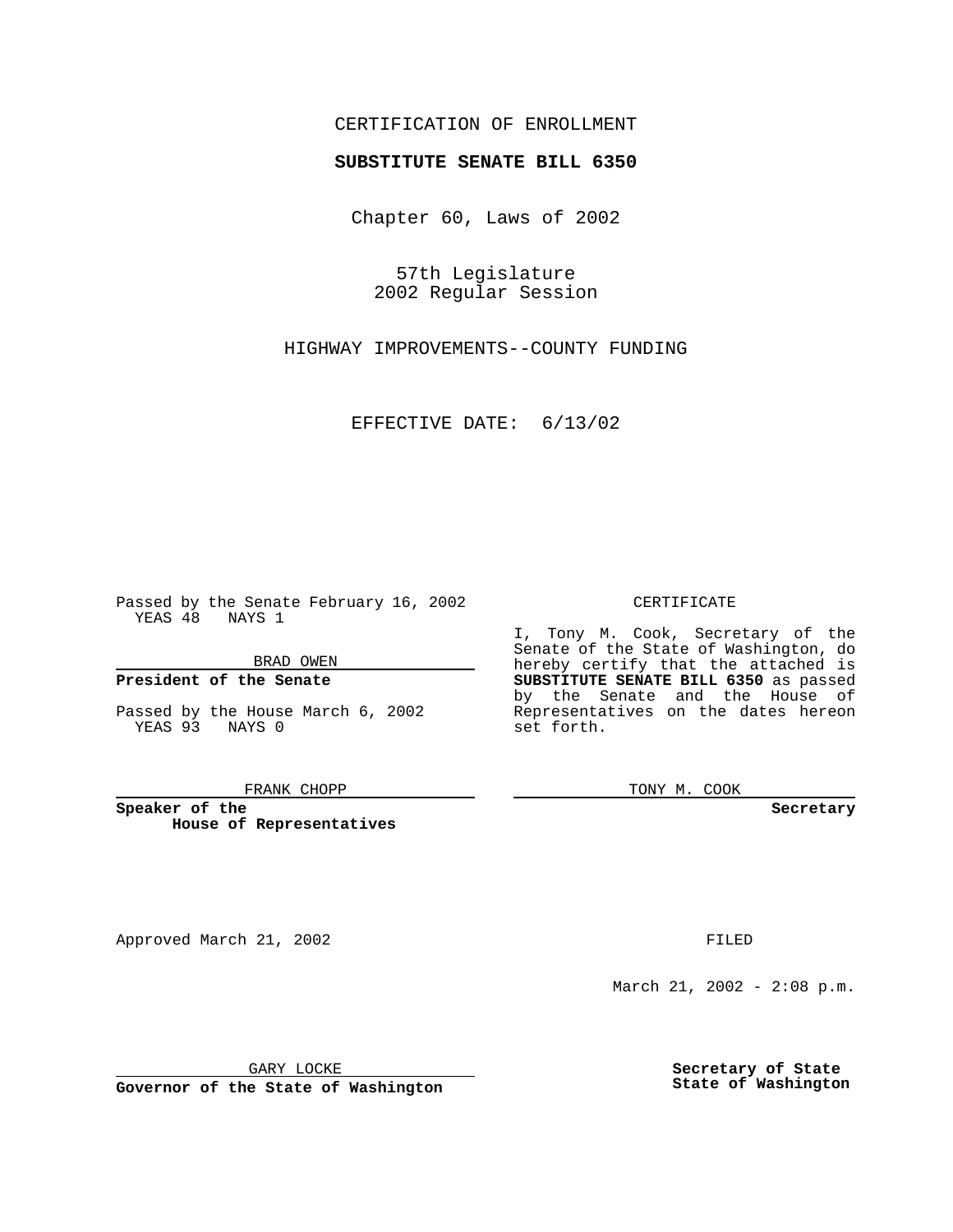## **SUBSTITUTE SENATE BILL 6350** \_\_\_\_\_\_\_\_\_\_\_\_\_\_\_\_\_\_\_\_\_\_\_\_\_\_\_\_\_\_\_\_\_\_\_\_\_\_\_\_\_\_\_\_\_\_\_

\_\_\_\_\_\_\_\_\_\_\_\_\_\_\_\_\_\_\_\_\_\_\_\_\_\_\_\_\_\_\_\_\_\_\_\_\_\_\_\_\_\_\_\_\_\_\_

Passed Legislature - 2002 Regular Session

### **State of Washington 57th Legislature 2002 Regular Session**

**By** Senate Committee on Transportation (originally sponsored by Senators Haugen, Horn, McAuliffe and Oke)

READ FIRST TIME 02/05/2002.

1 AN ACT Relating to county funding of state highway improvements; 2 and amending RCW 36.75.035.

3 BE IT ENACTED BY THE LEGISLATURE OF THE STATE OF WASHINGTON:

4 **Sec. 1.** RCW 36.75.035 and 1985 c 400 s 1 are each amended to read 5 as follows:

 A county pursuant to chapter 36.88 RCW, or a service district as provided for in chapter 36.83 RCW, may, with the approval of the state department of transportation, improve or fund the improvement of any state highway within its boundaries. The county may fund improvements 10 under this section by any means authorized by law, ((but may not make 11 any expenditure for the purposes of this section from a county road 12 fund under chapter 36.82 RCW)) except that expenditures of county road funds under chapter 36.82 RCW under this section must be limited to 14 improvements to the state highway system and shall not include maintenance or operations. Nothing in this section shall limit the authority of a county to fund cooperative improvement and maintenance agreements with the department of transportation, authorized by RCW 36.75.030 or 47.28.140.